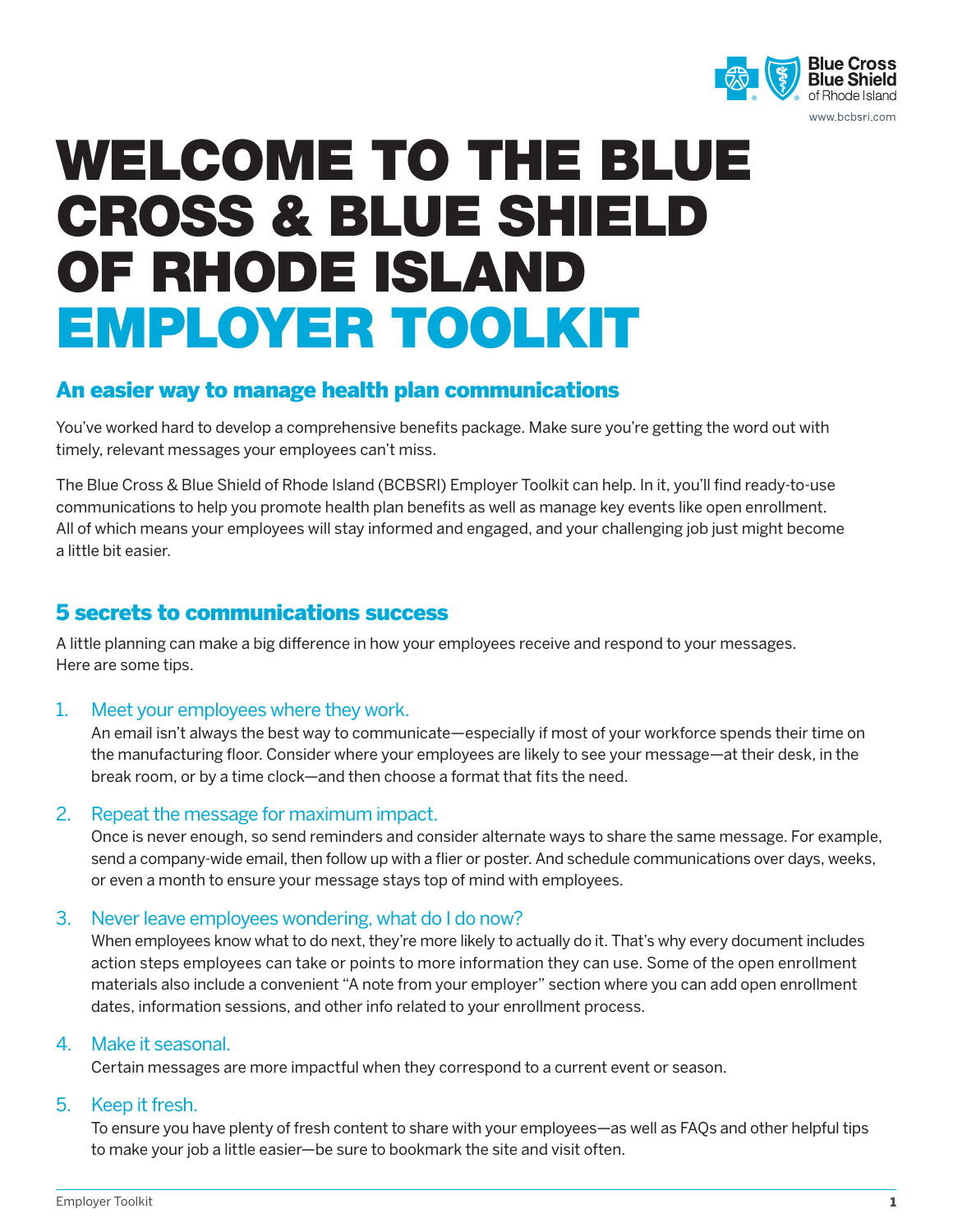## Ready-to-use communications

We've organized employee communications into three groups: Managing Open Enrollment, Understanding Benefits, and Saving Money. Each group includes various messages you can use to educate employees or promote a specific event, such as your annual open enrollment period. Messages are available in three distinct, downloadable formats emails, fliers, and posters—to suit any space or purpose.

#### • Managing Open Enrollment

Help your employees get ready for open enrollment and choose the right plan for them. These materials also highlight the value of the benefits you offer—and help make employees the most of them.

#### • Understanding Benefits

When your employees know more about their benefits and the healthcare system, they can make better healthcare decisions for themselves and their family. Share resources on finding a provider, understanding common healthcare terms, and much more.

#### **Saving Money**

Help your employees stay healthy by letting them know about exclusive BCBSRI member discounts on wellness services. You'll also help them make informed decisions about healthcare costs—saving money for them and for you.

## Download and go

Here are some quick tips for using the toolkit content. To learn more, visit the FAQ section located at the bottom of the home page.

#### • How to download a poster or flier

Click on the flier/poster link for the resource you want and save it to your computer. Then you can print as many copies as you need. Fliers are designed to be 8.5"x11" while posters are designed to be 11"x17".

#### • How to create an email

You have two options. You can click on the email link to use an Outlook template designed to grab attention and be easy to read. This will automatically populate an email you can send to whoever needs it. The Outlook email templates can usually be sent to many other email platforms, including Gmail® and Yahoo!®.

Please note that the Outlook files do not open in the Mac/Apple version of Outlook. If the Outlook file does not work on your computer or device, you can download and save the text-only version of the email. Then copy the text and paste it into a new email.

#### • How to customize open enrollment materials

You can add information relevant to your company to the customizable open enrollment communications found in the Managing Open Enrollment section. After you download the file, open it and look for the "A note from your employer" section at the bottom. You should be able to type in information such as open enrollment dates and locations. Or, for posters and fliers, you can print it and hand-write the information. And if you decide not to customize it, simply delete the "A note from your employer" text.